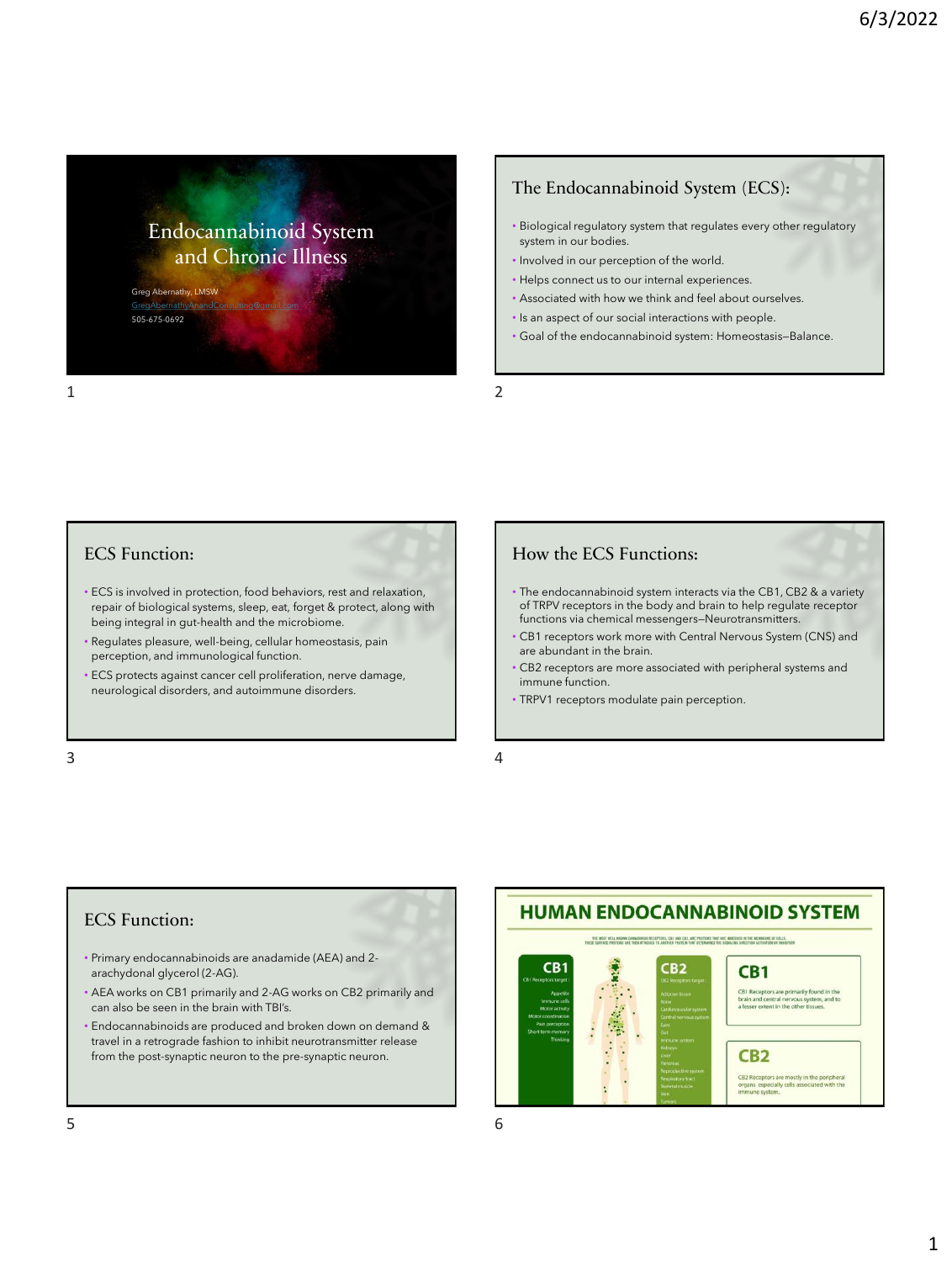

## CB1 Expression in the Brian

- CB1 is highly expressed in nociceptive (pain sensing) areas, cerebellum (coordinated movement, equilibrium, posture, and motor learning), limbic system (reward, memory, emotions), basal ganglia (voluntary movement, procedural learning, eye-movements, cognition, and emotions).
- Though prominent in the substantia nigra (part of midbrain & basal ganglia important for reward and movement high in dopaminergic neurons), and periaqueductal grey matter (critical in autonomic function, motivated behavior, behavioral responses to threats, and primary control center for descending pain); distributed in a limited capacity in the brain stem—and not in medullary respiratory centers; harm reduction compared to opiates.

#### CB1 Receptors:

- CB1 is the most abundant G-protein-coupled receptor in the brain, with a major neuromodualry function; Role in "relax, eat, sleep, forget and protect." (Di Marzo, 1998).
- CB1 receptors modulate pain, memory, movement, emotion, appetite, emesis (vomiting), seizure threshold, GI motility/secretion.

#### CB2 Receptors:

- CB2 is a mainly peripheral (body, organs, etc.), immunomodulary receptor with an important role in pain, inflammation, and physiological defense (Pacher, 2011).
- CB2 agonists are currently being studied for the treatment of hepatic (liver) fibrosis and several other autoimmune disorders.

#### $9 \hspace{2.5cm} 10$

### CB1 & CB2 Receptors in Skin:

- Cannabidiol ( CBD) works on both CB1 and CB2 receptors which along with their effect on inflammation has anti-bacterial properties and is a TRPV4 agonist which can reduce acne (Olah, 2014).
- Topical THC is good for muscle pain and soreness provided the topical has other ingredients that help it absorb in the skin.
- CBD as a topical works best for conditions like eczema or psoriasis.

### ECS Stimulation:

- The ECS is active in cardiac and bone physiology.
- Cannabis typically lowers blood pressure and raises heart rate, especially THC.
- Using cannabis in excess increases tachycardia (rapid heart rate), and postural hypotension (blood pressure), (Mittleman et al., 2001).
- CBD has been shown to stimulate bone fracture healing (Kogan et al., 2015).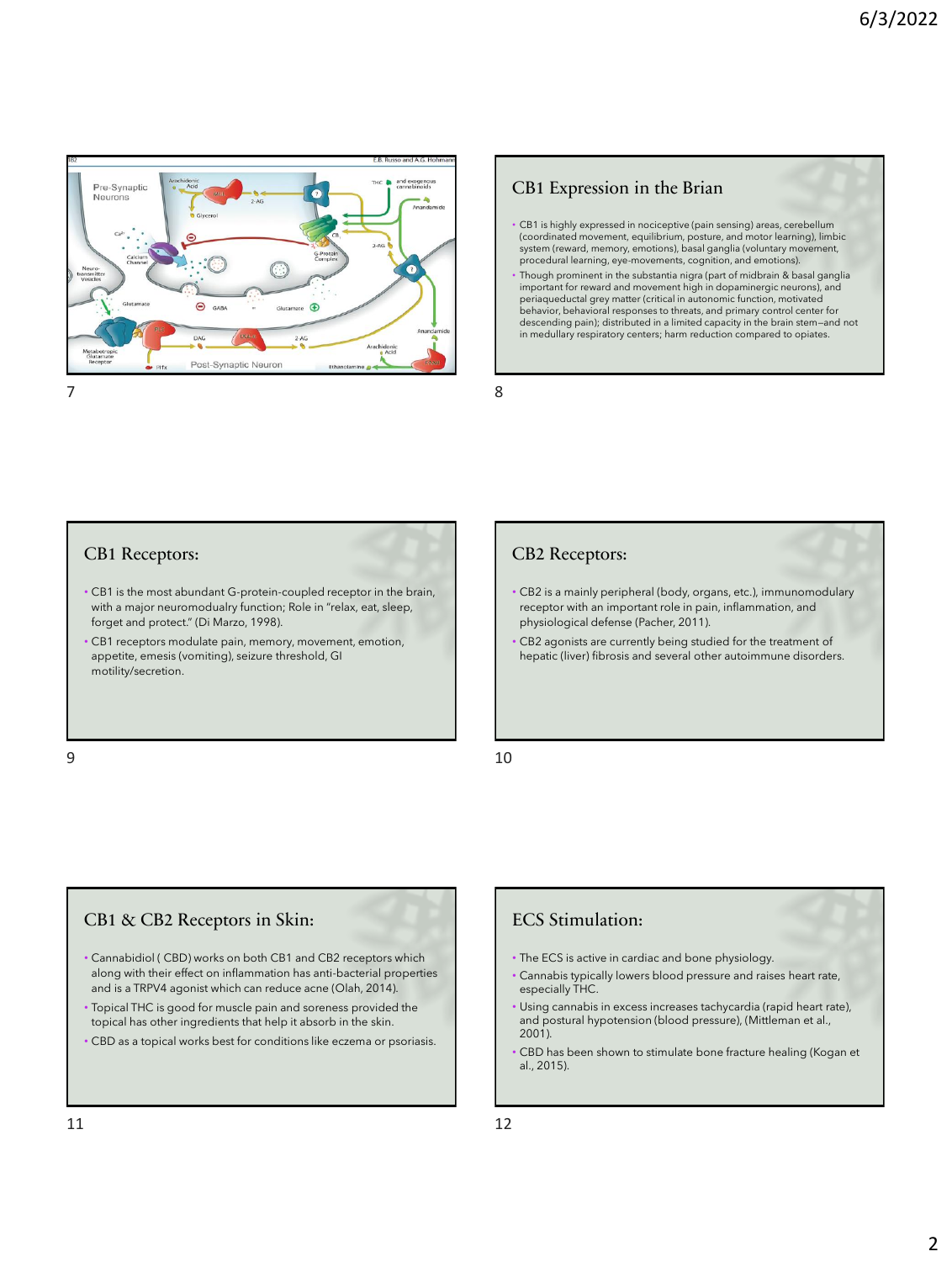





 $15$  and  $16$ 





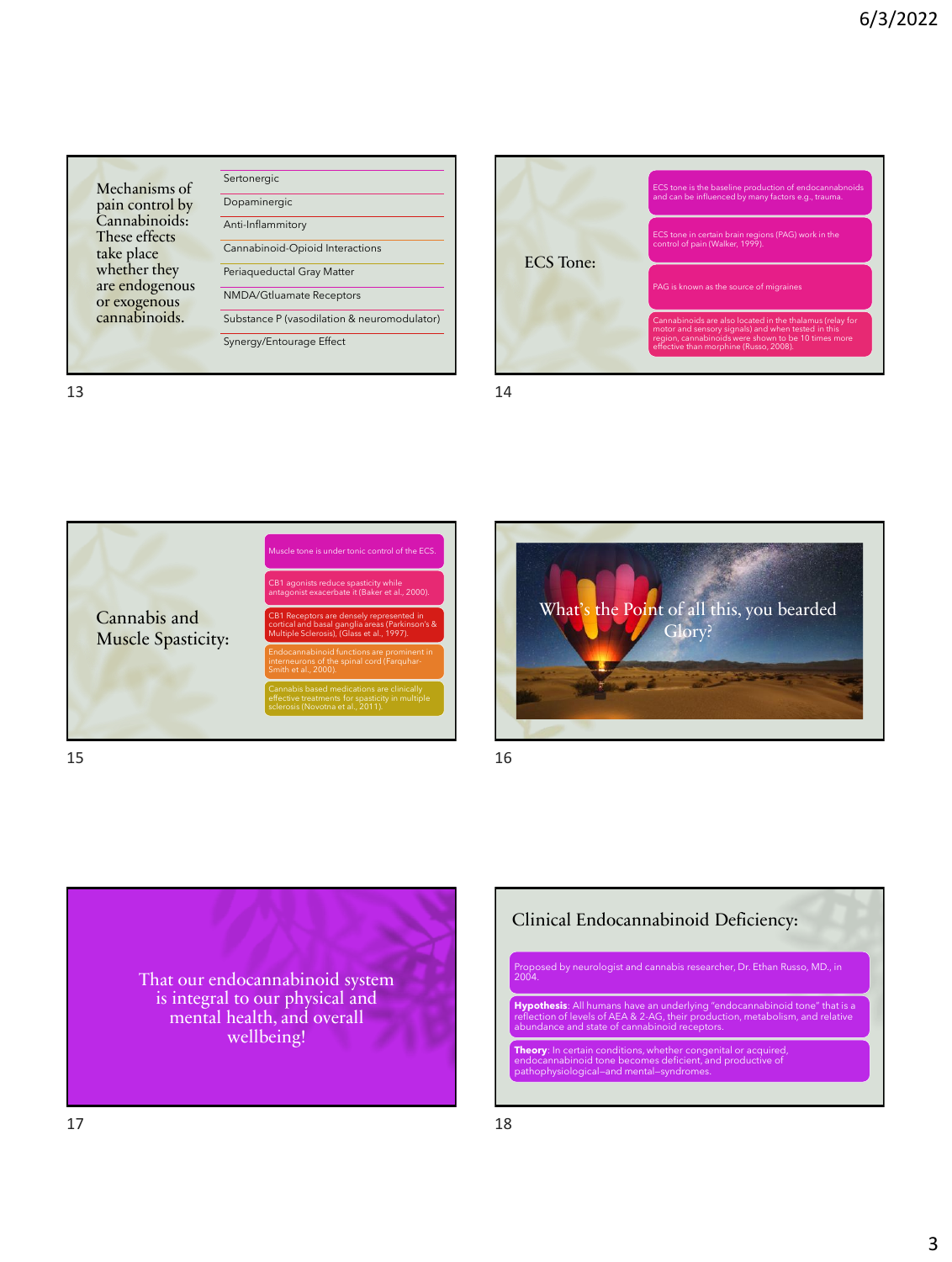









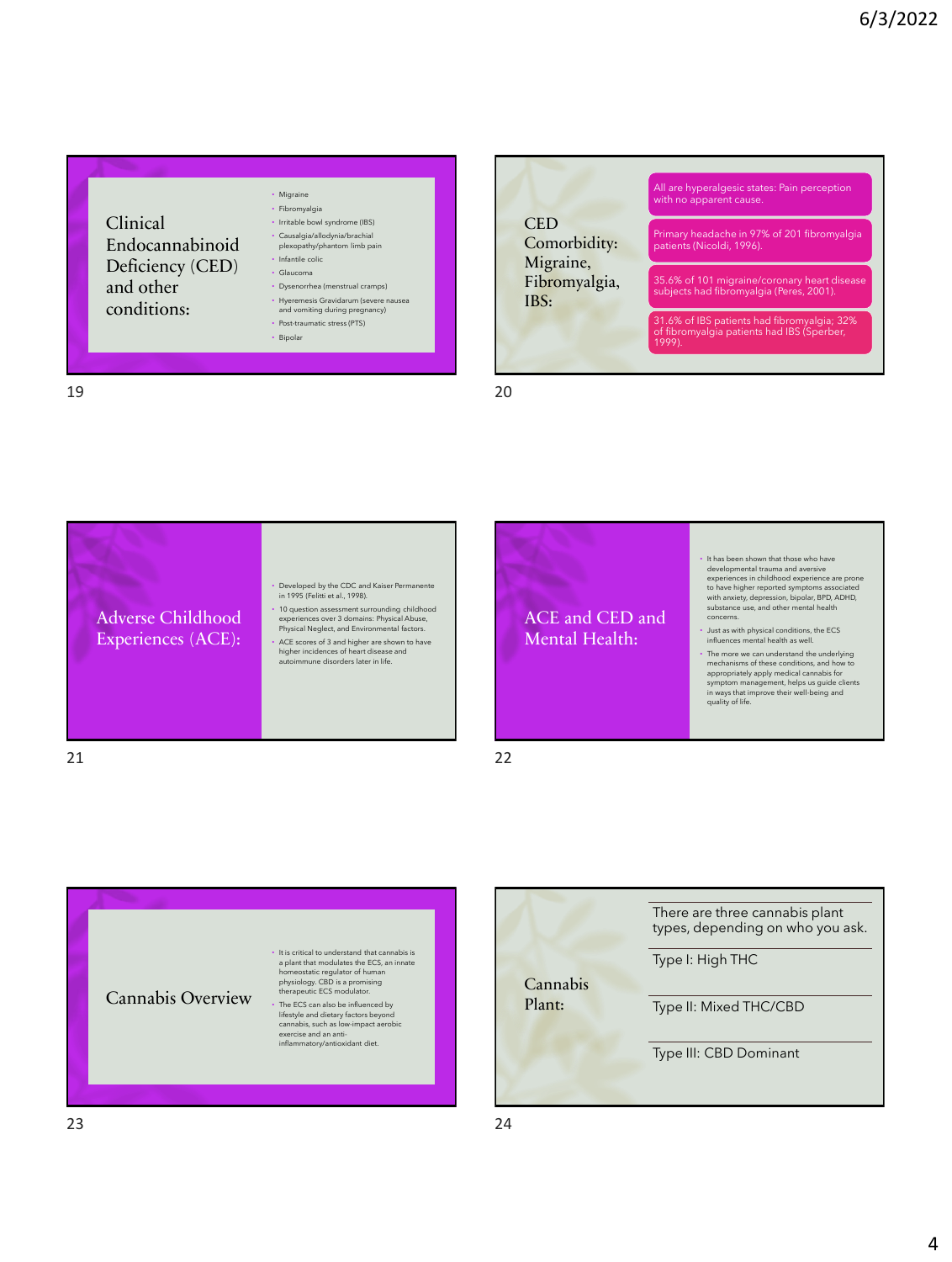





 $27$  28

# THC:

THC selectively binds to CB1 receptors and binds endogenous cannabinoids AEA and 2-AG (Patcher et al., 2006).

THC mimics AEA and is responsible for the psychoactive intoxicating side-effect of cannabis.

THC has many therapeutic benefits.



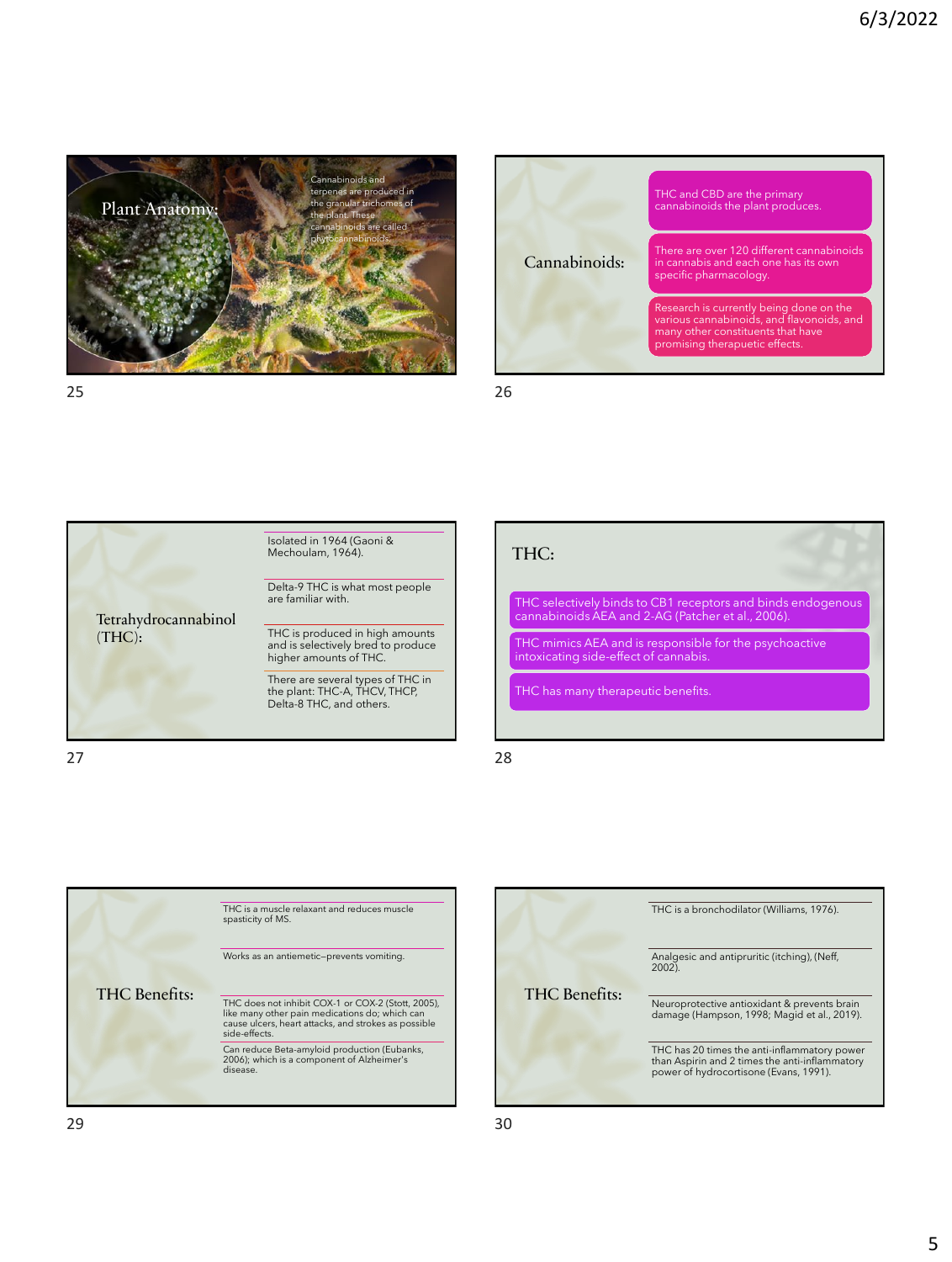









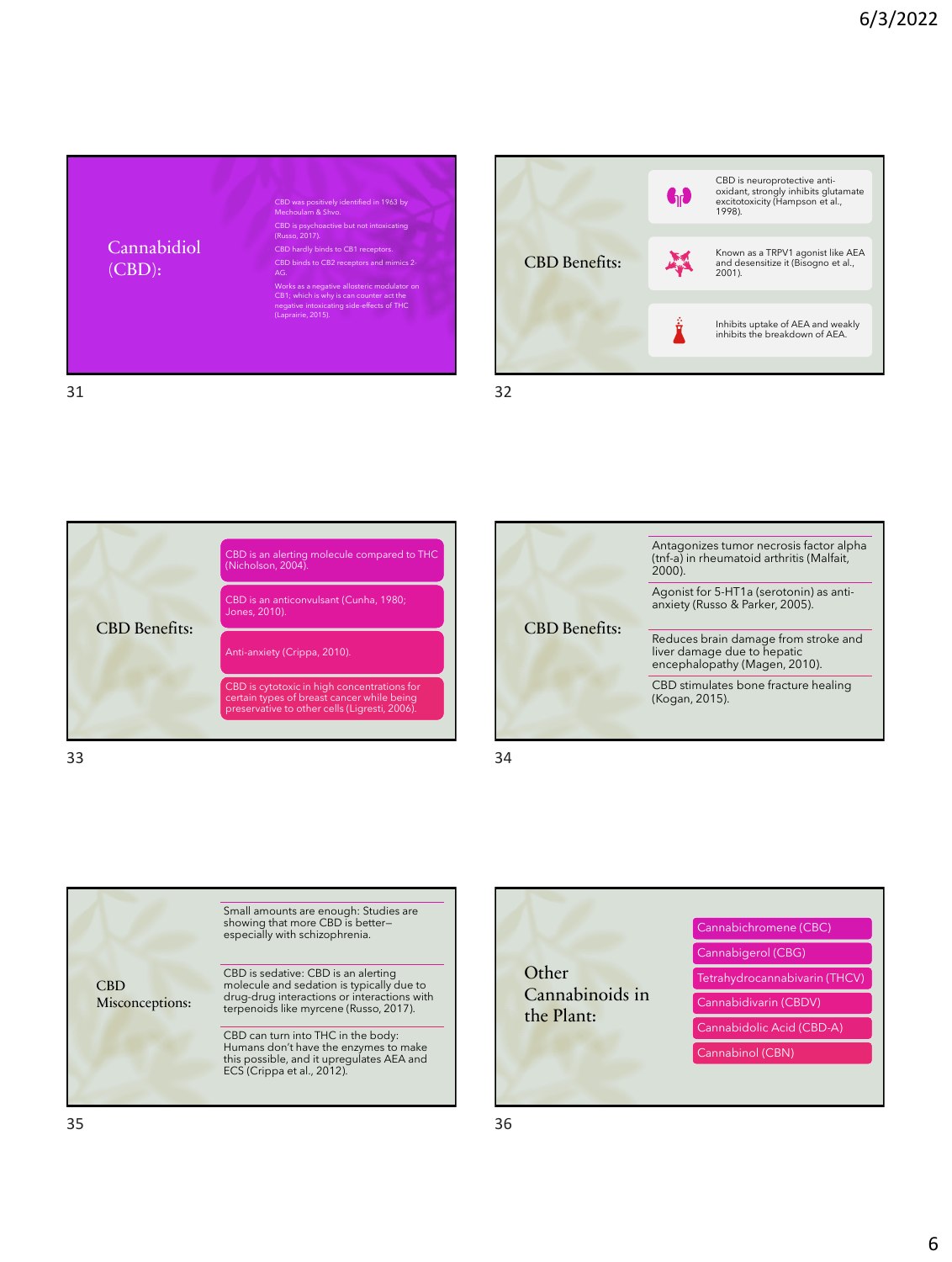

Cannabichromene (CBC): Anti-inflammatory (Wirth et al., 1980). Pain relief, although less potent than THC (Davis & Hatoum, 1983). Antibiotic & Antifungal (ElSohly, 1982; McPartland & Russo, 2001). Destroys cancer cells (Ligresti et al., 2006). Demonstrates FAAH-inhibition (fatty acid amide hydrolase) that breaks down endocannabinoids and boosts AEA levels (Bisogno, 2001).



 $39$  40





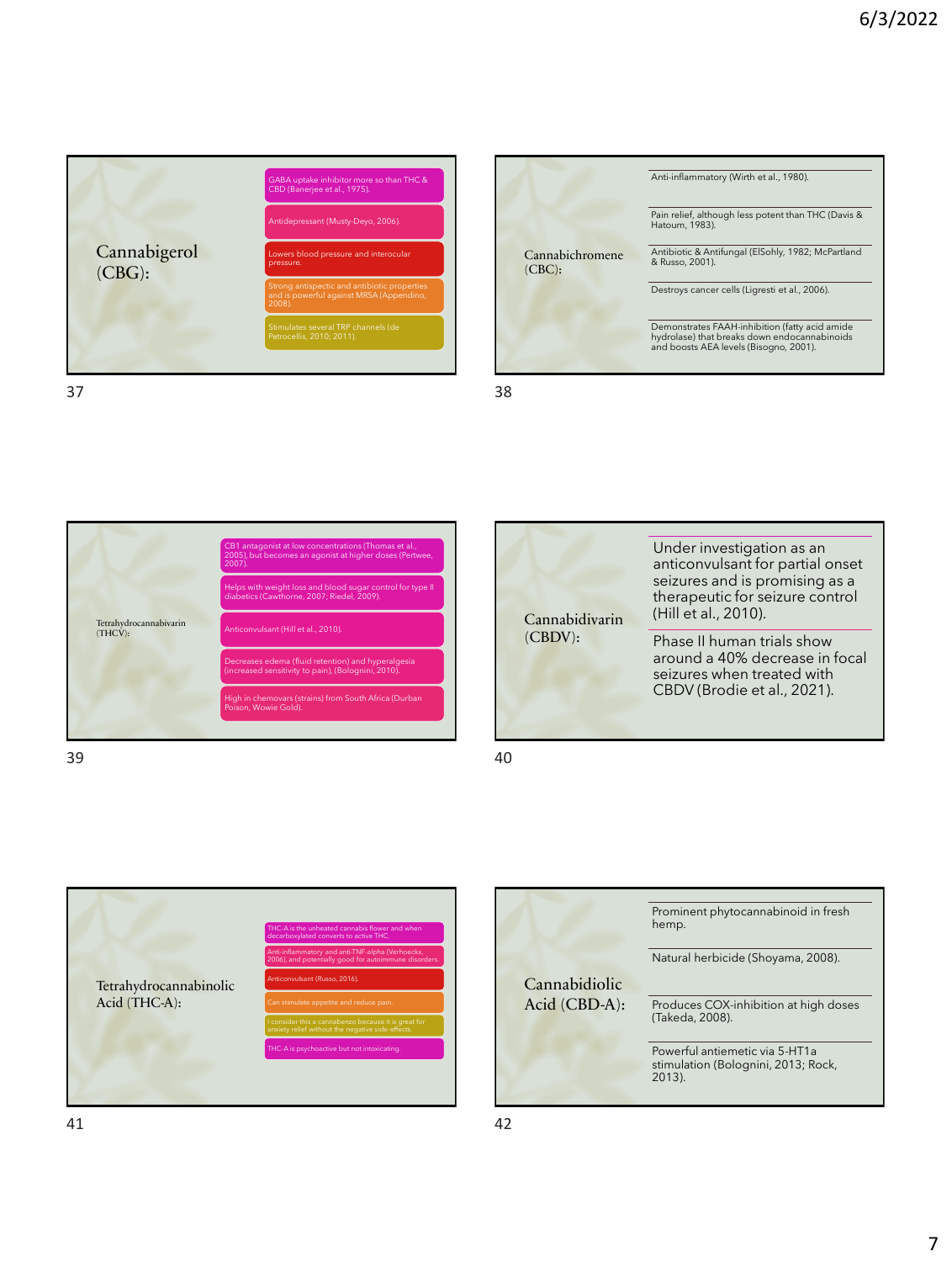









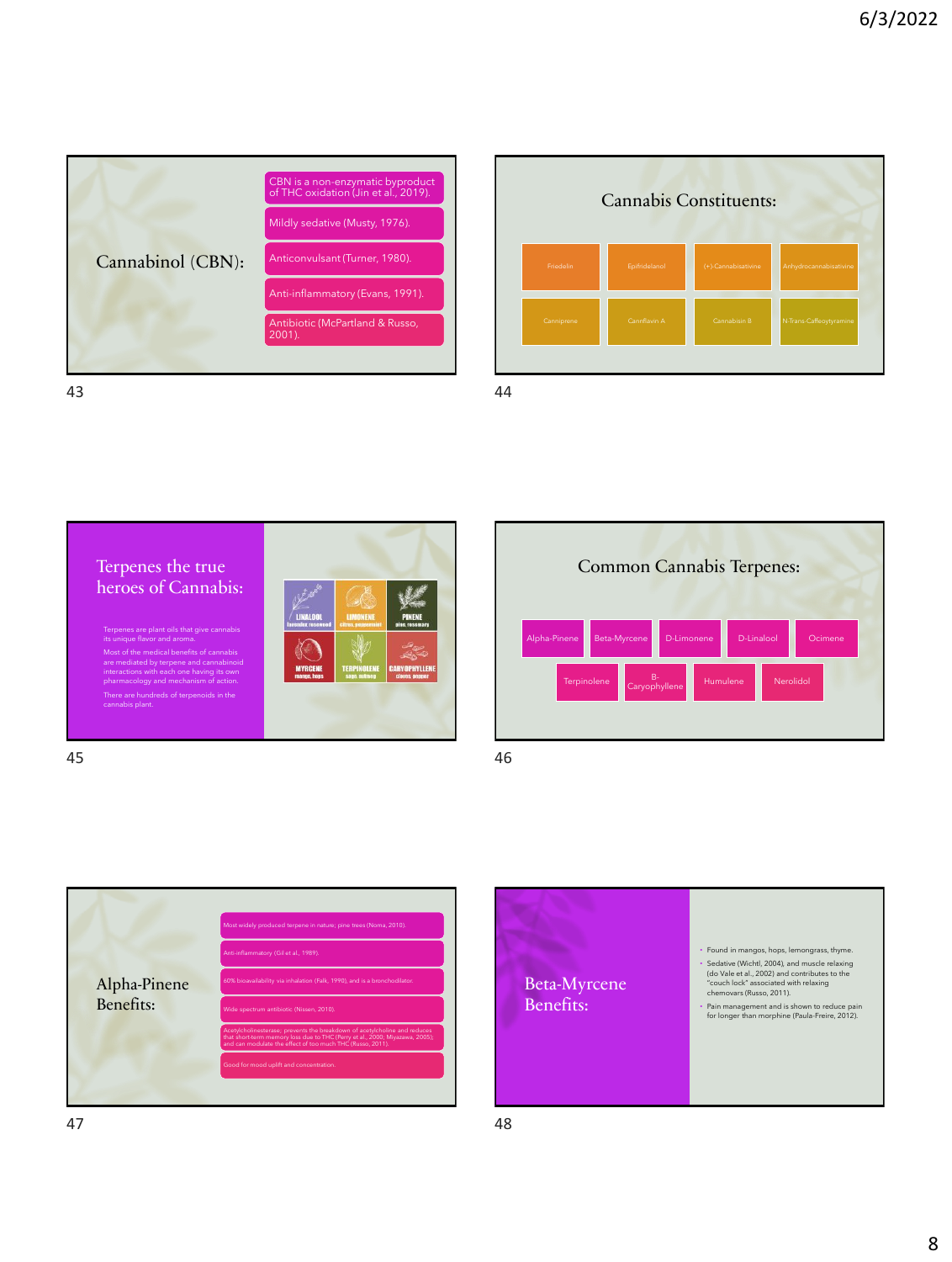

49 50









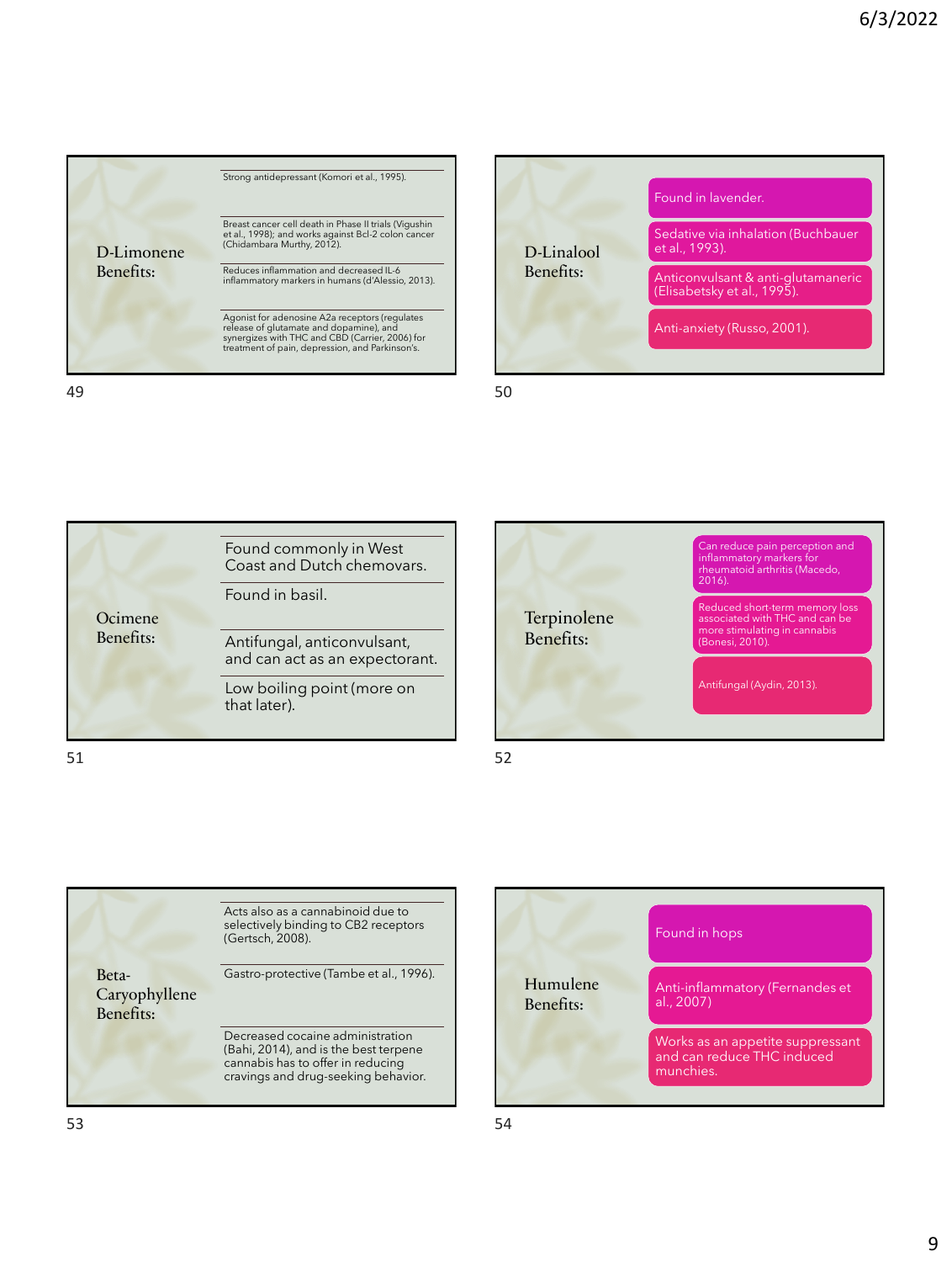





Recreational is primary focused on levels of THC and less on the Entourage Effect and terpenes.

cannabinoids and terpenes to provide more accurate information for patient

Medical more focused on symptom relief and recreational more on social

Medical cannabis tests for

health management.

or relaxing effects.





**Differences** between Recreational and Medical Cannabis: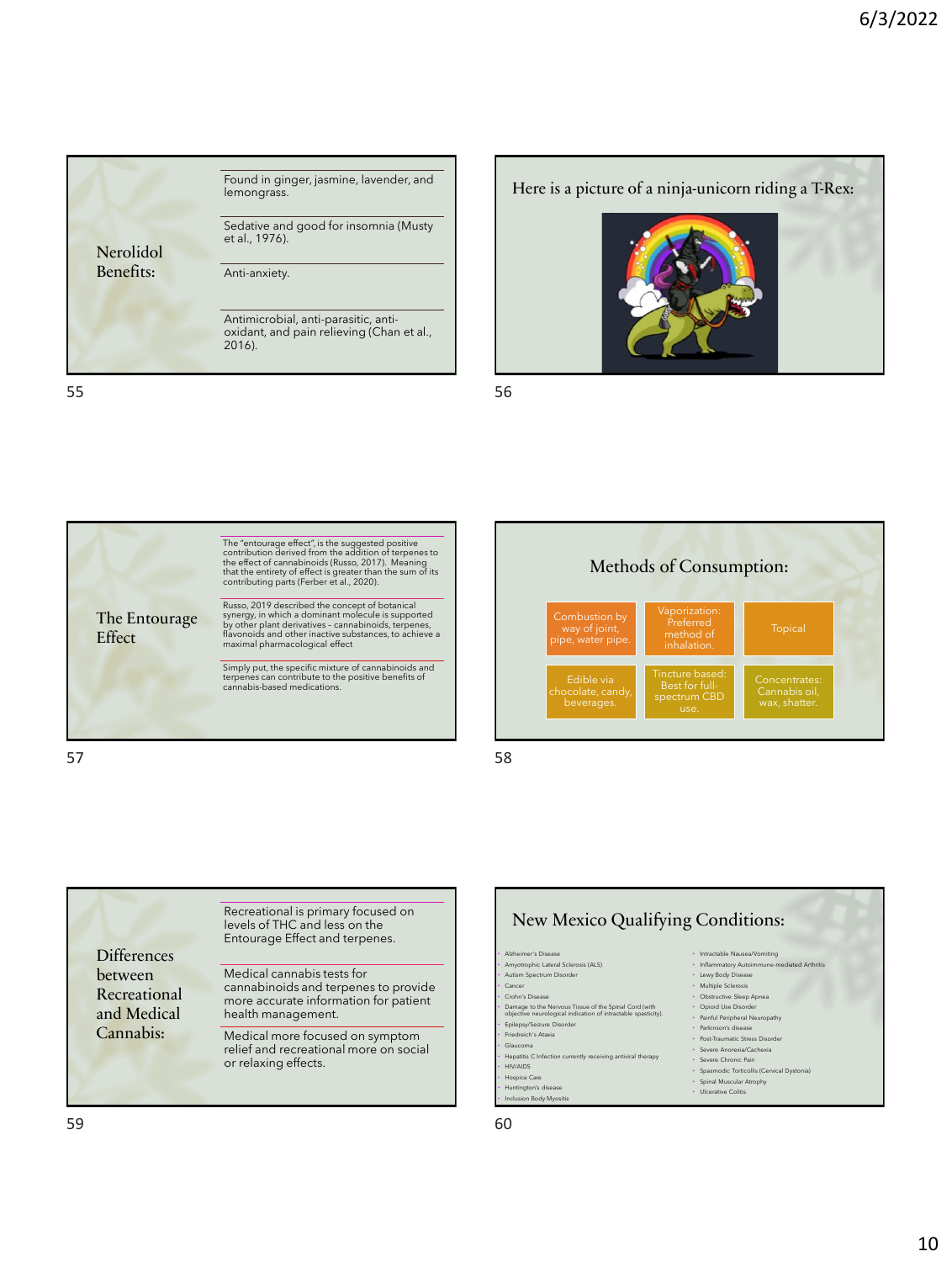#### Cannabis and Medication Interactions:

- CBD has been shown to affect in vivo and in vitro metabolism of drugs by inhibiting hepatic P450s in the 2C and 3A subtypes (Jaeger et al., 1996; Bornheim & Grillo, 1998).
- If a cannabinoid inhibits a CYP enzyme, then the metabolism of other drugs will be delayed, and their levels may increase. If a cannabinoid induces a CYP enzyme, causing more the the enzyme to be made, this will shorten the lifespan of another drug that is a substrate for the same CYP (Devitt-Lee, 2018).

61 62

#### Cannabinoid Drug Interactions:

- Warfarin: Cannabinoids inhibit CYP2C9- mediated metabolism of Warfarin and can cause elevated international normalized ratio (INR) and bleeding (Damkier et al., 2018).
- Cannabinoids can mix to various effects with other drugs causing a multitude of potential side-effects (Antoniou et al., 2020; Cox et al., 2019).
- Gabapentin: Gabapentin and cannabis have similar mechanism of action by way of affecting the action potential of neurons (Atwal et al., 2018), and for some people may experience unpleasant side-effects.

#### References:

- Ameter, Tabakh J. & H. M. Offith Day interstence with annehmed. Consider Marchards America 1990-1936 & in 1980<br>Appending, G. Gibban, S. Gian, A. Pagni, A. Gassi, G. Stow, M. L. . Babma, M. M. (2003), Additional and the<br>M
- doi:10.1016/j.neuropharm.2018.10.006
- Aydin, E., Türkez, H., & Taşdemir, Ş. (2013). Anticancer and antioxidant properties of terpinolene in rat brain cells. *Archives of Industrial Hygiene and Toxicology, 64*(3), 415-424.
- doi:10.2478/10004-1254-64-2013-2365<br>• Bahi, A., Al Mansouri, S., Al Memari, E., Al Ameri, M., Nurulain, S. M., & Ojha, S. (2014). Β-caryophyllene, a CB2 receptor agonist produces multiple behavioral changes relevant to
- ansiety and depression in nice. Physiology & Bohaviov, 135,119-124. doi:10.1016 jphysbeh.2014.06.003<br>-<br>Baker. D.: Proce. G.: Crosford. J. L.: Brown. P.: Pertwee. R. G.: Haffman. J. W.. & Lavward. L. (2000). Camabinoids con 773), 84-87. doi:10.1038/35
- Banerjee, S. P. (1975). Cannabinoids: Influence on neurotransmitter uptake in rat brain synaptosomes. *Journal of Pharmacology and Experimental Therapeutics, 194*(1), 74-81.

### References:

- Bermudez-Silva, F. J., Cardinal, P., & Cota, D. (2011). The role of the endocannabinoid system in the neuroendocrine regulation of Energy Balance. *Journal of Psychopharmacology, 26*(1), 1-11. doi:10.1177/0269881111408458<br>• Bisogno, T., Hanuš, L., De Petrocellis, L., Tchilibon, S., Ponde, D. E., Brandi, L., .. Di Mazoo, V. (2001). Molecular targets for Carnabidiol and its synfactic analogues: Effect on var
- VR1 receptors and on the cellular uptake and enzymatic hydrolysis of anandamide. British Jearnal of Pharmacology, 1344), 845-852. doi:10.1038isj hjp.0704327<br>Bolognini, D., Costa, B., Maione, S., Comelli, F., Natrini, P., D
- and inflammatory pain in mice. British Journal of Pharmacology, 160(3), 677-687. doi:10.11115.1476-5381.2010.00756.x<br>Bolognini, D., Rock, E., Clusy, N., Cascio, M., Limebeer, C., Duncan, M., . . . Pertwee, R. (2013). Camub rats by enhancing 5-HT1a receptor activation. *British Journal of Pharmacology, 168*(6), 1456-1470. doi:10.1111/bph.12043
- Bonesi, M., Menichini, F., Tundis, R., Loizzo, M. R., Conforti, F., Passalacqua, N. G., . . . Menichini, F. (2010). Acetylcholinesterase and butyrylcholinesterase inhibitory activity of pinus species essential oils and their constituents. *Journal of Enzyme Inhibition and Medicinal Chemistry, 25*(5), 622-628. doi:10.3109/14756360903389856
- Phombeim, L. M., & Grillo, M. P. (1998). Characterization of cytochrome P450 3A inactivation by camabidiol: possible involvement of Canabidiol-hydroxyquinone as a P450 inactivator.<br>Chomical Research in Texicology. 11 (10).

#### 63 64

### References:

- Brodie, J. F., Lieberman, S., Moehrenschlager, A., Redford, K. H., Rodríguez, J. P., Schwartz, M., . . . Watson, J. E. (2021). Global policy for assisted colonization of species. *Science,* 372(6541), 456-458. doi:10.1126/science.abg0532<br>• Buchbuaer, G., Jinvetz, L., Jäger, W., Plank, C., & Dietrich, H. (1993). Fragrance compounds and essential cits with sedative effects upon inhalation. Journal of Pharmaceut
- 
- 
- 506; 16064 de la Différe 20080623<br>Contro, E. A. Achmedel, J. A. & Billot, C. I. (2005). bibliotes als registrates interactively Canadidael. A melanim of considerat immunosypersion.<br>Proceding of the Michael Academy of Scien
- phamacoliaetis. Phormaology & Theraponics, 201, 25-38. doi: 10.1016 j.phambers. 2019.05.001<br>- Grippa, J. S., Decensora, G. N., Periodic Marchan, L., Darma, F. L. Minin Sanno, R., . . Huluk, J. E. (2010). Nearal busi of ani

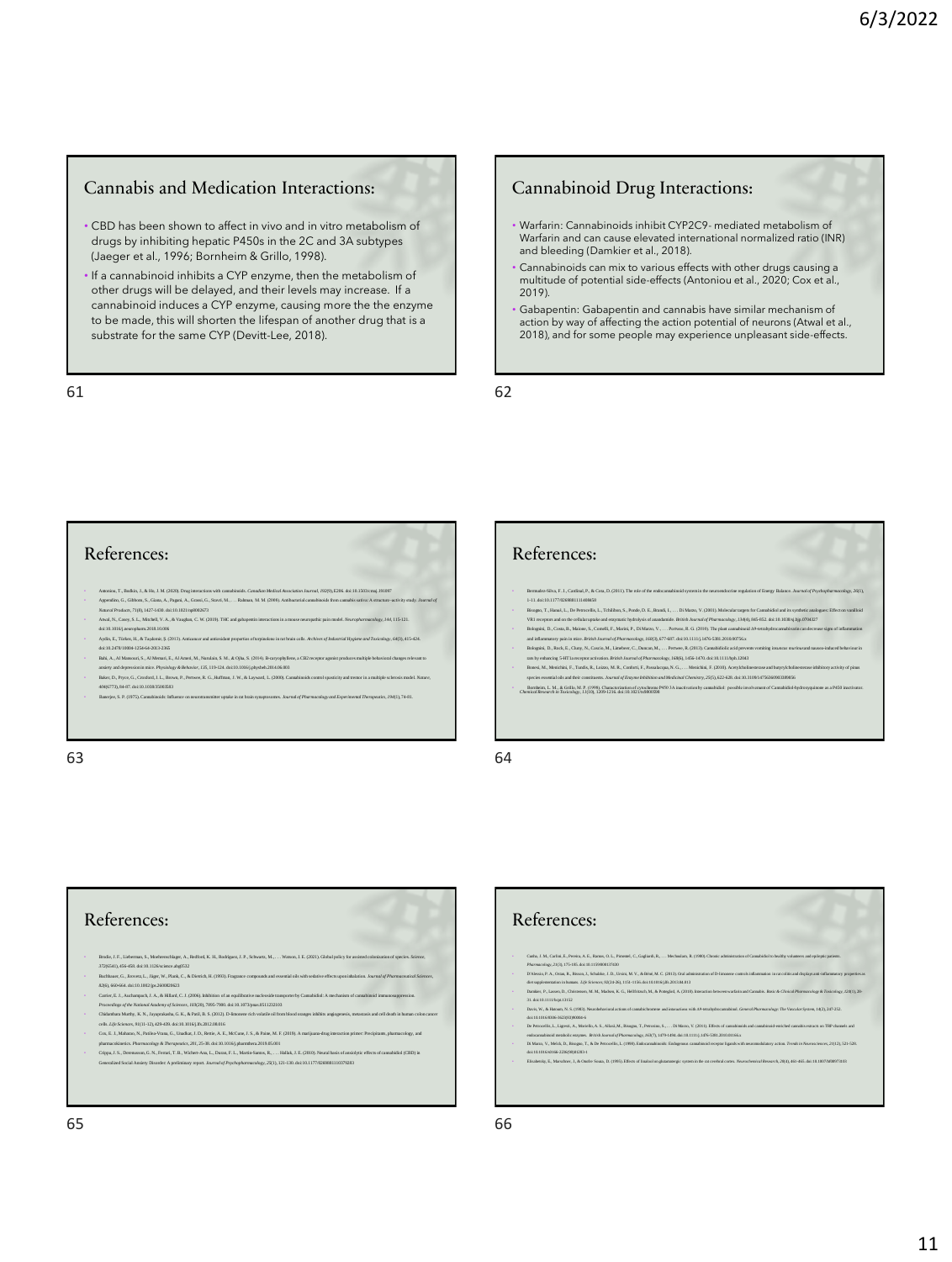#### References:

- Booky, I. N., Ture, C. E., Clark, M., A. B. 1069, M. (1993), System and antaniceshal schrides continuenteent and cambigered related composable. Journal of<br>Pharmaconical Science, 7:10, Russella 10. 10.13, 2006, M. S. The Co
- 
- Town F. (1991). Combined: The equation of complete philosophics on a mean basis. Promotoine, 375, 860 E. due in 860 and 10 and 10 and 10 and 10 and 10 and 10 and 10 and 10 and 10 and 10 and 10 and 10 and 10 and 10 and 10
- 
- Neuroncinner, 15(6), 510-521. doi:10.1006 incne.2000.0844<br>· Felitti, V. J., Andu, R. F., Nordenberg, D., Williamson, D. F., Spitz, A. M., Edwards, V., . . . Marks, J. S. (1998). Relationship of childhood abuse and househol

leading causes of death in adults. *American Journal of Preventive Medicine, 14*(4), 245-258. doi:10.1016/s0749-3797(98)00017-8

 $67$  68

#### References: Ferber, S. G., Nandar, D., Hen-Shoval, D., Eger, G., Koltai, H., Shoval, G., . . . Weller, A. (2020). The "entourage effect": Terpenes coupled with cannabinoids for the treatment of mood<br>disorders and arrivety disorders. C • Fernandes, E. S., Passos, G. F., Medeiros, R., Da Cunha, F. M., Ferreira, J., Campos, M. M., . . . Calixto, J. B. (2007). Anti-inflammatory effects of compounds alpha-humulene and (−)- Trans-caryophyllene isolated from the essential oil of Cordia Verbenacea. *European Journal of Pharmacology, 569*(3), 228-236. doi:10.1016/j.ejphar.2007.04.059 Gaetani, S., Dipsoquale, P., Romano, A., Righetti, L., Cassano, T., Pienrelli, D., & Cucmo, V. (2009). Chapter 5 the endocamubinoid system as a target for novel anxielytic and<br>antidepressant drugs. International Review of • Gallily, R., Yekhtin, Z., & Hanuš, L. O. (2015). Overcoming the Bell-Shaped Dose-Response of Cannabidiol by Using Cannabis Extract Enriched in Cannabidiol. *Pharmacology & Pharmacy, 06*(02), 75-85. doi:10.4236/pp.2015.62010 • Gaoni, Y., & Mechoulam, R. (1964). Isolation, structure, and partial synthesis of an active constituent of hashish. *Journal of the American Chemical Society, 86*(8), 1646-1647. doi:10.1021/jd01062a046<br>• Gertsch, J., Leonti, M., Raduner, S., Racz, 1., Chen, J., Xie, X., . . . Zimmer, A. (2008). Beta-caryophyllene is a dietary cannabinoid. *Proceedings of the National Academy of Sciences*, *105*(26), 9099-9104. doi:10.1073/pnas.0803601105

#### References:

- Glass, M., Faull, R., & Dragunow, M. (1997). Cannabinoid receptors in the human brain: A detailed anatomical and quantitative autoradiographic study in the fetal, neonatal and adult human
- bnin. Nouvosience, 77(2, 299-318. doi:10.1016/6006-4522/06/00028-9<br>- Grand do Vale, T., Conto Fundale, E., Sunda, 10, 1002, Cornal effects of citral, myrcene and limnenne, constituents of essential of chemotypes from Lippi
- 
- Hompo, A. J. Condick, A. Actor, A. W. D. (1998). Cambridge and (- y. 8 vestop incomplete and material controlling of the National Actor of the State A. Actor of the State A. Actor of the State A. Actor of the State A. Ac
- 
- — Насвіз, М. А. (2005). Равтаслідскіх на тейнійня оʻйне ранканды, АЗ-асадрахсандзіні, Санадзіні ла Санадзін<br>— Европты Навтаноду, 168, 65-800, da: 0. 1007.3-49. Згіз 2-2, 2.<br>- Інген: W., Rose, L. Z., & Bondein, L. M. (
- 275-284. doi:10.3109/00498259609046707
- \* Fin D., Jin, S., & Chen, J. (2019). Cannabis indoor growing conditions, management practices, and Post-Harvest Treatment: A Review. American Journal of Plant Sciences, 10(06), 925-<br>946. doi: 10.4236/aips. 2019. 106067

69 70

### References:

- Jones, N. A., Hill, A. J., Smith, I., Bevan, S. A., Williams, C. M., Whalley, B. J., & Stephens, G. J. (2010). Cannabidiol displays antiepileptiformand antiseizure properties in vitro and in vivo. *Journal of Pharmacology and Experimental Therapeutics, 332*(2), 569-577. doi:10.1124/jpet.109.159145 • Karniol, I. G., Shirakawa, I., Takahashi, R. N., Knobel, E., & Musty, R. E. (1975). Effects of delta9-tetrahydrocannabinol and cannabinol in man. *Pharmacology, 13*(6), 502-512.
- doi:10.1159/000136944
- Кана, А. Сырак, К. (2003, Тысыковайный рома. Байл, Байл, Байл, Байл, Байл (1945) далуу октов<br>Кара, Х. М. Афаны, Е., Wavenum, Е., Replact, В., Вонес, А., Sak, К. S. . . . . Вы 1, (2015). Санабайл, а науме<br>На байлан бургі
- 
- 180. doi:10.1159/000096889 Laprairie, R. B., Bagher, A. M., Kelly, M. E., & Denovan-Wright, E. M. (2015). Cannabidiol is a negative allosteric modulator of the cannabinoid CB1 receptor. *British Journal of Pharmacology, 172*(20), 4790-4805. doi:10.1111/bph.13250
- Ligresti, A., Moriello, A. S., Starowicz, K., Matias, I., Pisanti, S., De Petrocellis, L., . . . Di Marzo, V. (2006). Antitumor activity of plant cannabinoids with emphasis on the effect of cannabidiol on human breast carcinoma. *Journal of Pharmacology and Experimental Therapeutics, 318*(3), 1375-1387. doi:10.1124/jpet.106.105247

### References:

- Macedo, E., Santos, W., Sousa Neto, B., Lopes, E., Piauilino, C., Cunha, F., . . . Almeida, F. (2016). Association of terpinolene and diclofenac presents antinociceptive and anti-inflammatory synergistic effects in a model of chronic inflammation. *Brazilian Journal of Medical and Biological Besourch, 49*(7), E5103. doi:10.1590/1414-831x20165103<br>Magen, L. Avraham, Y., Ackerman, Z., Voobiev, L., Mechsolam, R., &
- receptor activation. British Journal of Pharmacology, 159(4), 950-957. doi:10.1111/j.1476-5381.2009.00589.x<br>Magid, L., Heyman, S., Elgali, M., Avran, L., Cohen, Y., Linas Zaltoman, S., . . . Shohami, E. (2019). Role of CB2
- Angol, L., resymente, 2s, engant, en<sub>t e</sub> evenne, 10, 10.000.<br>*Feurotrauma, 36*(11), 1836-1846. doi:10.1089/neu.2018.6063<br>Anfair, A. M., Gailliy, R., Sumeriwalla, P. F., Maili, A. S., Anderakos, E., Mechenziam, R., & Feldm
- Malita, Ak. Gulliy, K. Sminwishi, F. F. Malik, A. A. Asheka, F. Malitan, K. B. (2003). The mapplisation cambible is most ani-<br>addition. The matter of the particular interdependent of the Malitan School (2003). The mapple
- 
-